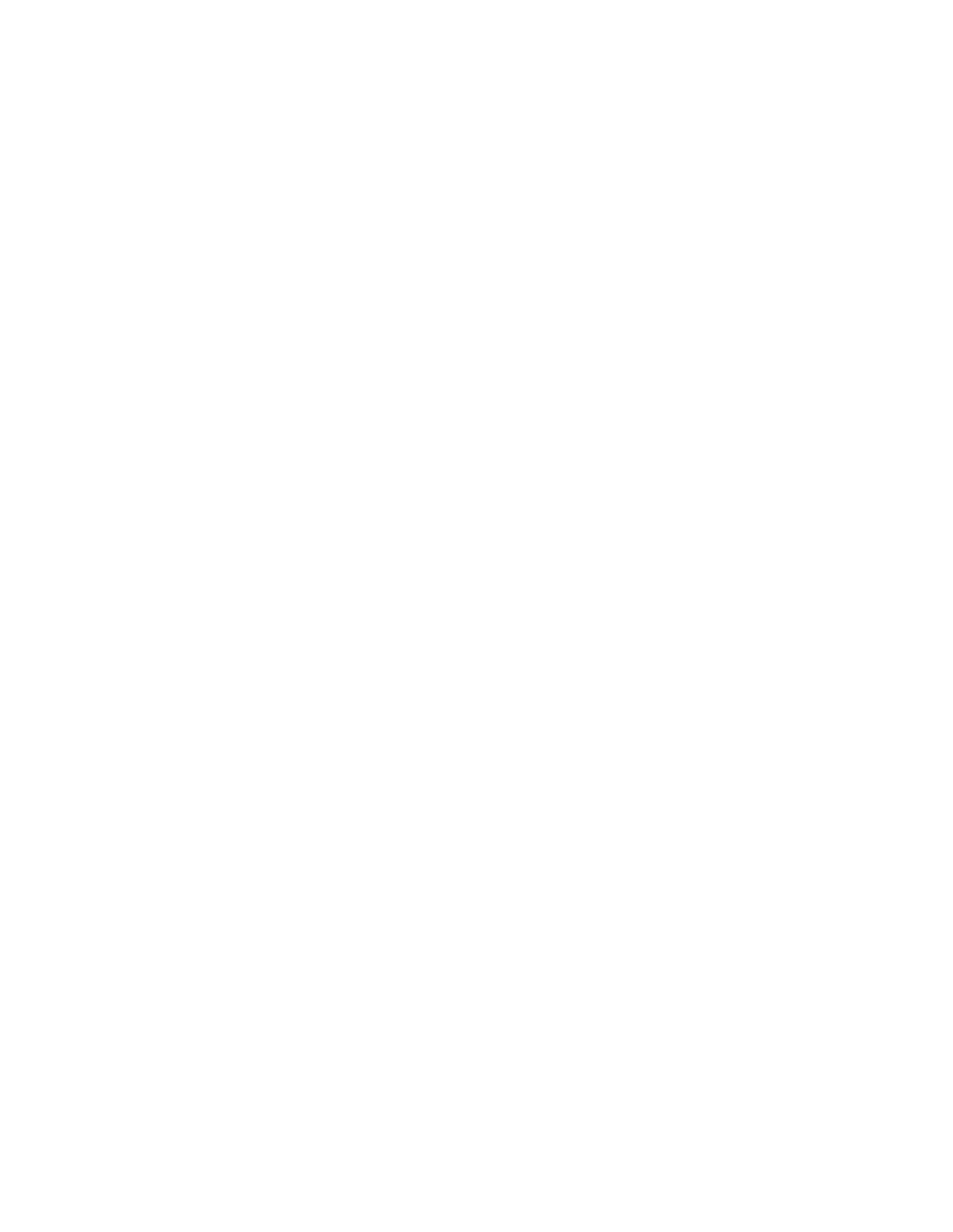# **Sandwiches**

**Sorry…Due to Dept. of Health regulations, no rare or medium-rare Ground Chuck will be served.**

Tenderloin – Homemade \$9.95 All meat, *one of a kind*! Cheeseburger, Delicious Ground Chuck with choice of Swiss, American or Pepper Jack 1/2 Pounder \$9.95 Make it a Bacon Cheeseburger for only \$2.25 extra! Popcorn chicken, 8 oz of Tender White Chicken Bites! \$9.95



Ham & Cheese, served Hot or Cold \$8.50 Grilled Cheese \$6.95 Fish Sandwich, choice of Walleye or Beer-Battered Cod \$8.95 Prime Rib (6 oz) Sandwich Au Jus \$12.95 Chicken Filet \$8.95 Your choice Grilled or Breaded and Deep Fried.

Italian Beef Sandwich, Tender slices of beef served on a Hoagie Roll \$9.95

*All sandwiches include your choice of 1 – French Fries, Salad or Chips* **Upgrade your salad to the Salad Bar for just \$2.95**

Chicken Leg \$4.95 Popcorn Chicken \$4.95 Mini Tacos (5) \$4.95

# **Children's Menu (age 9 & under only)**



Grilled Cheese \$4.95

Choice of applesauce *or* small French fries and small fountain soda with children's menu items.

# *Daily Specials Dine-in Customers Only (Substitutions Extra)*

4 pieces of Chicken, Potato or Spaghetti & Coleslaw \$12.50 Ham Steak (8 oz) \$12.95

Alaskan Walleye \$13.50 16 oz Marinated Ribeye Steak \$27.95 *Thursday* All you can eat Spaghetti Atlantic Salmon \$17.95 *CLOSED MON/TUES* (with 1 trip salad bar) \$12.95 Frog Legs \$17.95 Ground Chuck Steak covered with Grilled Onions & Cheese \$12.50

# *Sunday Wednesday Friday & Saturday*

Prime Rib Small cut (10 oz) \$26.95 Large cut (12-14 oz) \$28.95 Sirloin & Shrimp \$18.50

*Special entrees include potato and 1 trip salad bar, unless otherwise noted.*

## **Hours: TEMPORARY**

**4:00 p.m. – 7:30 p.m. Wed – Thursday 4:00p..m. – 8:00 p.m. Friday & Saturday** **11:00 a.m. – 1:30 p.m. Sunday Closed Monday-Tuesday**

*We accept Cash, Visa, MasterCard or Discover. 3% service fee on non-cash payments!*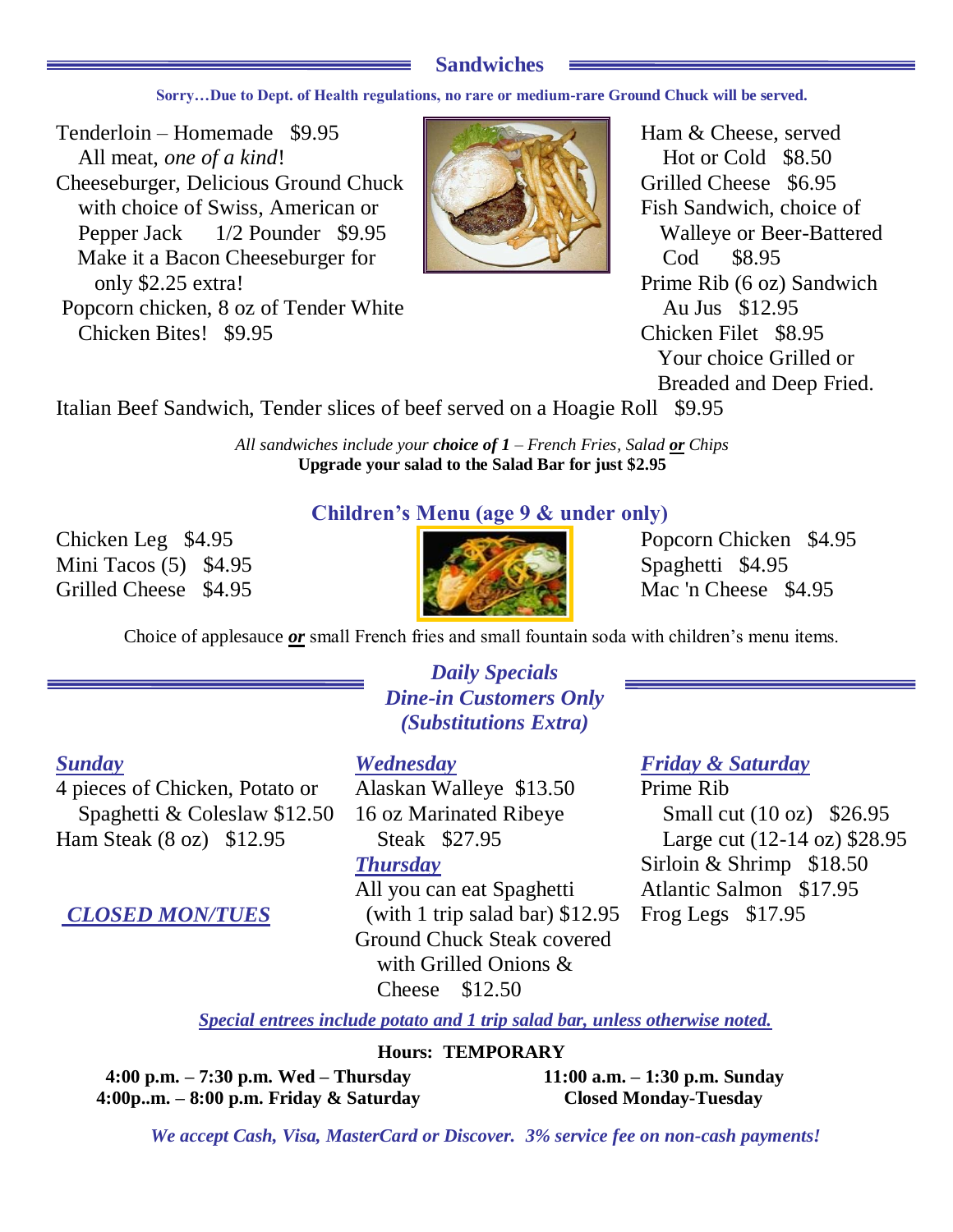## **Steaks**

*\* All Steaks are prepared with Joe's Special Seasoning unless ordered otherwise. Steak Preparation Guide*

*Rare – Red with a cool center Medium Well – Brown Center Medium – Lightly pink, warm center Sautéed mushrooms with any steak \$2.95 3 Breaded Shrimp with any steak \$4.95*

Ground Chuck Steak, 8 oz choice Ground Chuck Smothered in Sautéed Onions & Cheese \$14.75

Roast Prime Rib of Beef, prepared From medium-rare to well Small cut (10-12 oz) \$26.95 Large cut (12-14 oz) \$28.95

Sirloin (8 oz) and Shrimp (2) \$18.50 Baked Ham Steak, 8 oz of lean, melt

*Well – Thoroughly cooked, (not responsible for tenderness!)* 

Marinated Ribeye (16 oz), our Signature Steak with our House Marinade \$29.95 Ribeye (16 oz), no Marinade, just Joe's Special Dry Seasoning Blend \$29.95 Filet Mignon, choice 8 oz cut of Tenderloin, seasoned with our Special Dry Seasoning Blend and Basted with Au Jus \$33.95

in your mouth, tender ham \$14.75

## **Poultry**

<sup>1</sup>/<sub>2</sub> Fried Chicken, \$12.95 *Shrimp Stir-Fry with Salad Bar* **Shrimp Stir-Fry with Salad Bar** Fried Chicken, 3 All White Golden Brown Breasts \$15.50 Chicken Strips, Fresh Tender Strips in our own Batter \$15.50 Chicken Giblets \$13.50 Fried Chicken, All Dark, 2 Juicy Thighs and  $(2)$  Legs  $$15.50$  Chicken Stir-Fry with Salad Bar \$15.95



\$16.95

- Bourbon Glazed, 5 oz Marinated Breasts (2) \$14.50 (1) \$12.50
	- Chicken Parmesan, served with Marinara Sauce over Spaghetti with Salad Bar \$15.95

Chicken Madiga, Grilled Chicken Breast With Cheese and Sautéed Mushrooms \$15.95

**Create your own combo – substitute spaghetti for potato - \$2.50** *All foods fried in trans-fat free oil.*

**Pasta**

# *Available with either Meat or Marinara Sauce* **All pasta dinners include Salad Bar & Vienna Bread**

|                     | Beef Tortellini \$12.95 1/2 Spaghetti, 1/2 Ravioli \$12.95 Pasta Scampi \$16.95 |                                  |
|---------------------|---------------------------------------------------------------------------------|----------------------------------|
| Spaghetti \$12.95   | Spaghetti & Giblets, Chicken                                                    | Spaghetti with Shrimp Sautéed in |
| Ravioli \$12.95     | Livers or Gizzards \$14.95                                                      | Garlic Butter & Topped with      |
| Garlic Bread \$1.50 |                                                                                 | Marinara Sauce                   |
|                     |                                                                                 |                                  |

**Italian Dinner for Two \$39.95 .95** Spaghetti and Ravioli, salad bar, 2 glasses of wine, or soft drink and garlic bread (\$44.00 Value). Premium wines or drinks are extra.

> **All entrées, unless otherwise noted, are served with one-trip to the salad bar and your choice of potato, wild rice, or steamed vegetable** \* Sour Cream .25 extra \* Au Gratin \$1.00 extra \* Roquefort \$1 extra

> > \* Baked Sweet Potato \$1.25 extra \* Anchovy \$1 extra